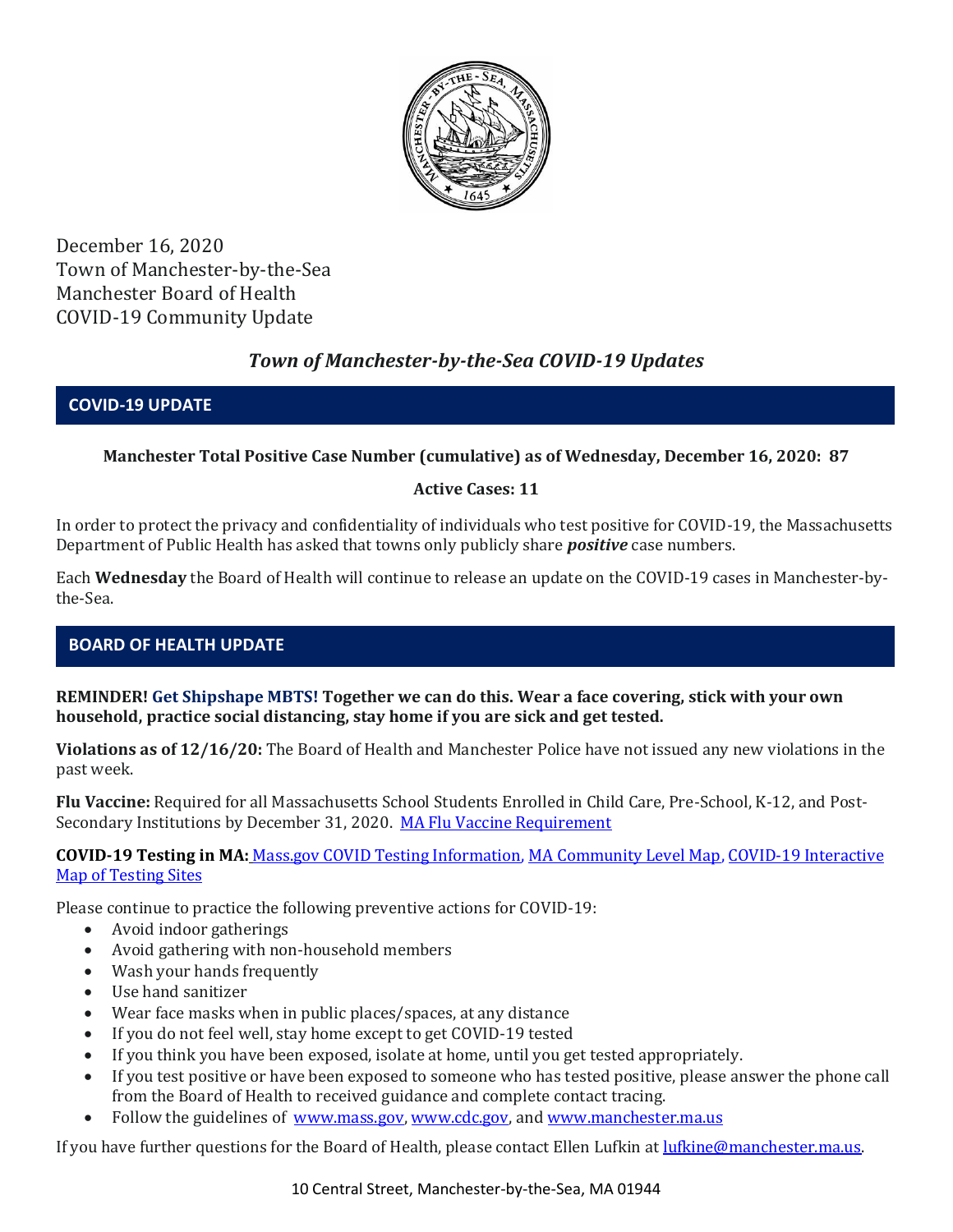

### **MANCHESTER-BY-THE-SEA COMMUNITY UPDATES**

- *NEW!* **COVID-19 Rescheduled Testing Dates:** The Town will be offering further COVID-19 testing for residents during the week of December 20 in a new format. Complete details and dates will be announced soon.
- *NEW!* **Holiday Guidance for MA Residents:** Stay safe this holiday season by following the guidance [here.](https://www.mass.gov/news/december-holiday-guidance)
- *NEW!* **40B Public Meeting:** The next 40B Meeting will be held on Thursday, December 17at 6:30 p.m. to discuss the proposed 40B project. Meeting details, agenda, project application, past recordings and more can be foun[d here.](http://manchester.ma.us/729/40B)
- MA Quarantine Instructions: The state has updated the quarantine guidelines. If you have been instructed to quarantine please adhere to the following rules: [Quarantine Instructions](http://manchester.ma.us/DocumentCenter/View/3558/14-10-7-day-COVID19_Quarantine-information-1272020)
- MA Rolls Back to Phase 3 Step 1: The new restrictions took effect on December 13. Please read the following guidance: [MA Phase 3 Step 1](https://www.mass.gov/news/baker-polito-administration-announces-statewide-rollback-to-phase-three-step-one-additional)
- Town Hall is Closed to the Public: Town Hall will be closed to the public until further notice. Staff will be available during normal business hours via appointment, phone or email.
- Allen's Pharmacy Announced COVID-19 Testing Site: Allen's Pharmacy has notified the Town that they are opening a COVID-19 PCR testing site operated by Veritas. Appointments are required and can be scheduled [here.](https://schedule.veritasgenetics.com/) Information on Veritas PCR Testing can be found [here.](https://www.veritasgenetics.com/covid-molecular/)
- Stay at Home Advisory for MA: All residents are being asked to stay at home between the hours of 10 p.m. and 5 a.m. (effective 11/6/20) [MA Stay at Home Advisory](https://www.mass.gov/news/stay-at-home-advisory)
- Face Covering Order for MA: All persons over the age of 5 are required to wear a face covering in all public spaces, indoor and outdoor, regardless of distance. (effective 11/6/20) [Face Covering Order](http://manchester.ma.us/DocumentCenter/View/3499/Revised-Face-Coverings-Order-No-55-1?fbclid=IwAR1a7l39TKetEAZ_mA8K6saG2GZ1dRBKA9-xuJJ3tDlAVUGCp7YatZmCKEo)
- Early Closing Order for MA: Businesses, services and activities must close by 9:30 p.m. and not reopen before 5 a.m.  $(11/6/20)$  [Early Closing Order](http://manchester.ma.us/DocumentCenter/View/3497/Early-Closing-and-Alcohol-Order-No-53-1?fbclid=IwAR0HIJzh646XAhpCz_miIpRMdh-nd_BhPpuljf5k-rkQey8DCI-dVFIfMlk)
- MA Carpooling Guidance: To ensure passenger safety from COVID-19 please take the following precautions when traveling by car: Limit the number of occupants, all occupants should wear a face covering, open vehicle windows, clean touch points frequently.
- A Travel Order is in effect per order of the Governor. Please read requirements on traveling to and from Massachusetts. [MA Travel Order.](https://www.mass.gov/info-details/covid-19-travel-order) Complaints should be directed to [DPH.COVID.Complaints@mass.gov](mailto:DPH.COVID.Complaints@mass.gov)
- Dogs on the Beach: Singing beach is now open to dogs. Please clean up after your dog no excuses! Wear a face covering. Each person is limited to a maximum of two dogs.
- Licensing is required to operate certain in-home "learning pods" for K-12 students in MA. Please contact the Selectmen's Office for more information. To read the official guidance please visit Governor Baker's [Order on Childcare During School](https://www.mass.gov/doc/august-28-2020-supporting-parents-with-children-in-remote-learning/download) and [Guidance from EEC and DECE.](https://eeclead.force.com/resource/1598716186000/CareOptions)